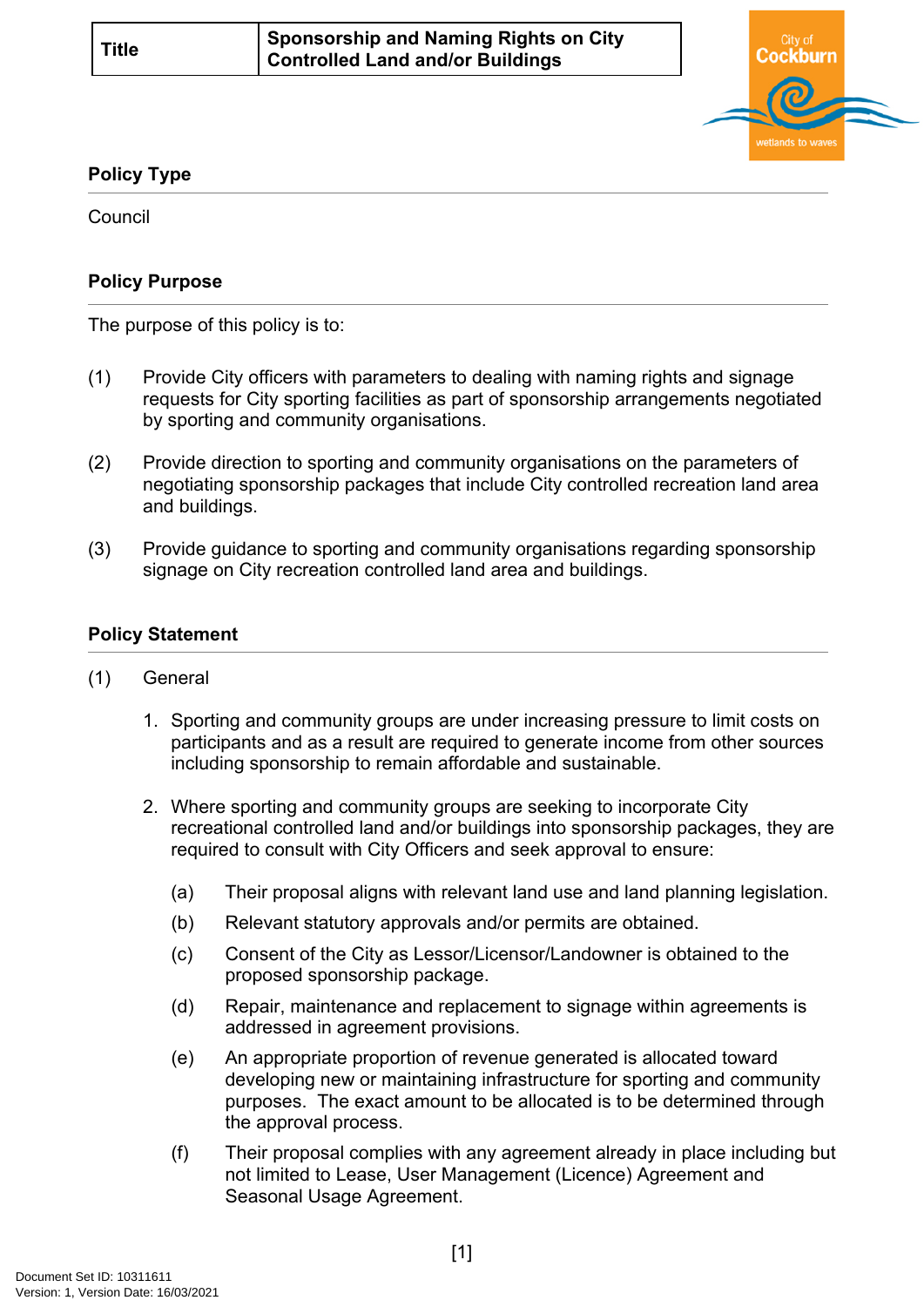

- (g) Any proposal should align to the City of Cockburn's values and the City's *Incoming Sponsorship Policy.*
- (2) Naming Rights Sponsorships
	- 1. Any sponsorship package that includes naming rights of a land area or building must have a formal agreement developed and the agreement is to be approved by the City.
	- 2. The official public name or title of the land area or building will not change.
	- 3. The sponsorship agreement may use an alternate name of the land area or building for the purposes of the organisation and events or competition they may be involved in and/or coordinate only.
	- 4. The organisation negotiating the sponsorship proposal for naming rights of a land area or building must be able to demonstrate how revenue generated is allocated toward maintaining infrastructure or equipment for sporting and community purposes.
	- 5. A formal agreement must include the details of any signage and will need to adhere to this policy and *Local Planning Policy 3.7 – Signs and Advertising.*
	- 6. The City is not supportive of any land area or building being named after a person(s)
	- 7. Sponsorship naming rights arrangements from the following organisations will not be accepted:
		- (a) Tobacco companies
		- (b) Alcohol companies
		- (c) Gambling companies with the exception of Lotterywest
		- (d) Political parties
		- (e) Religious groups
		- (f) Organisations that do not align with the [City's values](https://www.cockburn.wa.gov.au/City-and-Council/About-Council-Meetings-and-Elections/Vision-Mission-and-Values) or objectives nor conflict with any relevant legislation and or City policies, plans or strategies.
		- (g) Organisations that are in any legal dispute with the City
- (3) Sponsorship Signage
	- 1. Sponsorship signage needs to be considered in conjunction with preserving the amenity of the City's (public) controlled land area and building.
	- 2. Proposals for sponsorship signage that include the following organisations will not be accepted:
		- (a) Tobacco companies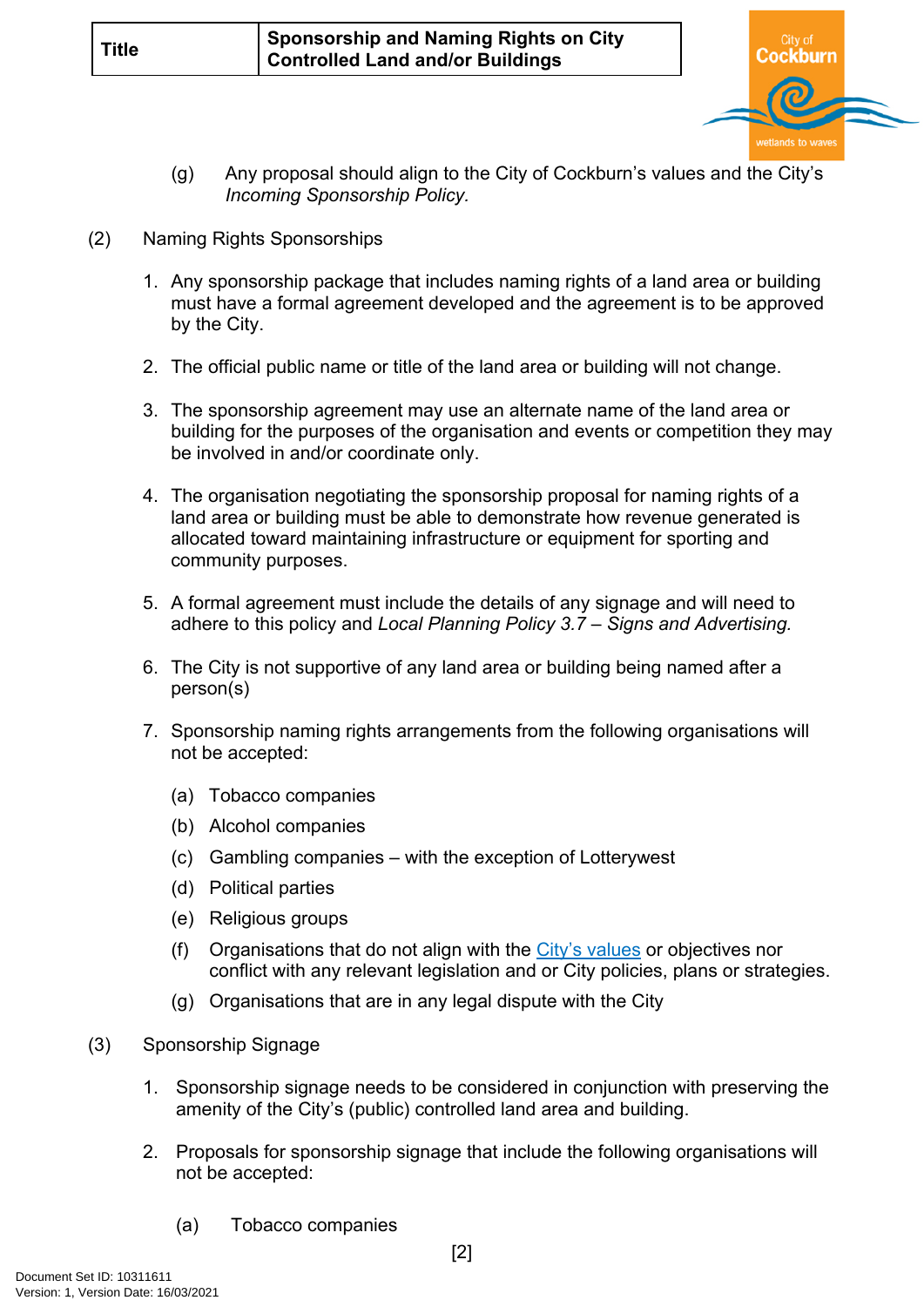

- (b) Alcohol companies
- (c) Gambling companies with the exception of Lotterywest
- (d) Political parties
- (e) Religious groups
- (f) Organisations that do not align with the City's objectives nor conflict with any relevant legislation and or City policies, plans or strategies.
- (g) Organisations that are in any legal dispute with the City
- 3. Sponsorship signage can be classified into two categories:
	- 1. Temporary Sponsorship Signage: typically placed on a reserve adjacent to a playing field or building for the duration of a particular game, activity or event.
	- 2. Permanent Sponsorship Signage: signs affixed securely to either a building or perimeter fence or like feature and which remain in place on a semipermanent basis.
- 4. Unless otherwise specified in a lease or licence agreement with the City, Temporary Sponsorship Signage does not require approval from the City if it meets the following criteria:
	- 1. Displays the name of the sponsored organisation or event in a prominent manner.
	- 2. Is displayed for the duration of the particular game, activity or event involving the sponsored organisation and is removed thereafter.
	- 3. Is made of steel, timber or plastic or supports, and is readily removable.
	- 4. Is not constructed or located in a manner so as to constitute a hazard or cause an obstruction to other facility users or the general public.
	- 5. Is contained within the facility being used by the sponsored organisation and not is not placed or affixed in a public street or thoroughfare.
	- 6. Meets the requirements of *Local Planning Policy 3.7 Signs and Advertising.*
- 5. To provide general direction, Permanent Sponsorship Signage will be required to meet the following criteria:
	- 1. Planning approval and/or building permit to be obtained, unless confirmed by the City to be exempt from such requirements.
	- 2. Formal consent of the City as Lessor/Licensor/Landowner be obtained to the proposed Permanent Sponsorship Signage. Where the Signage is not located within an existing lease or licence area, then a variation to any